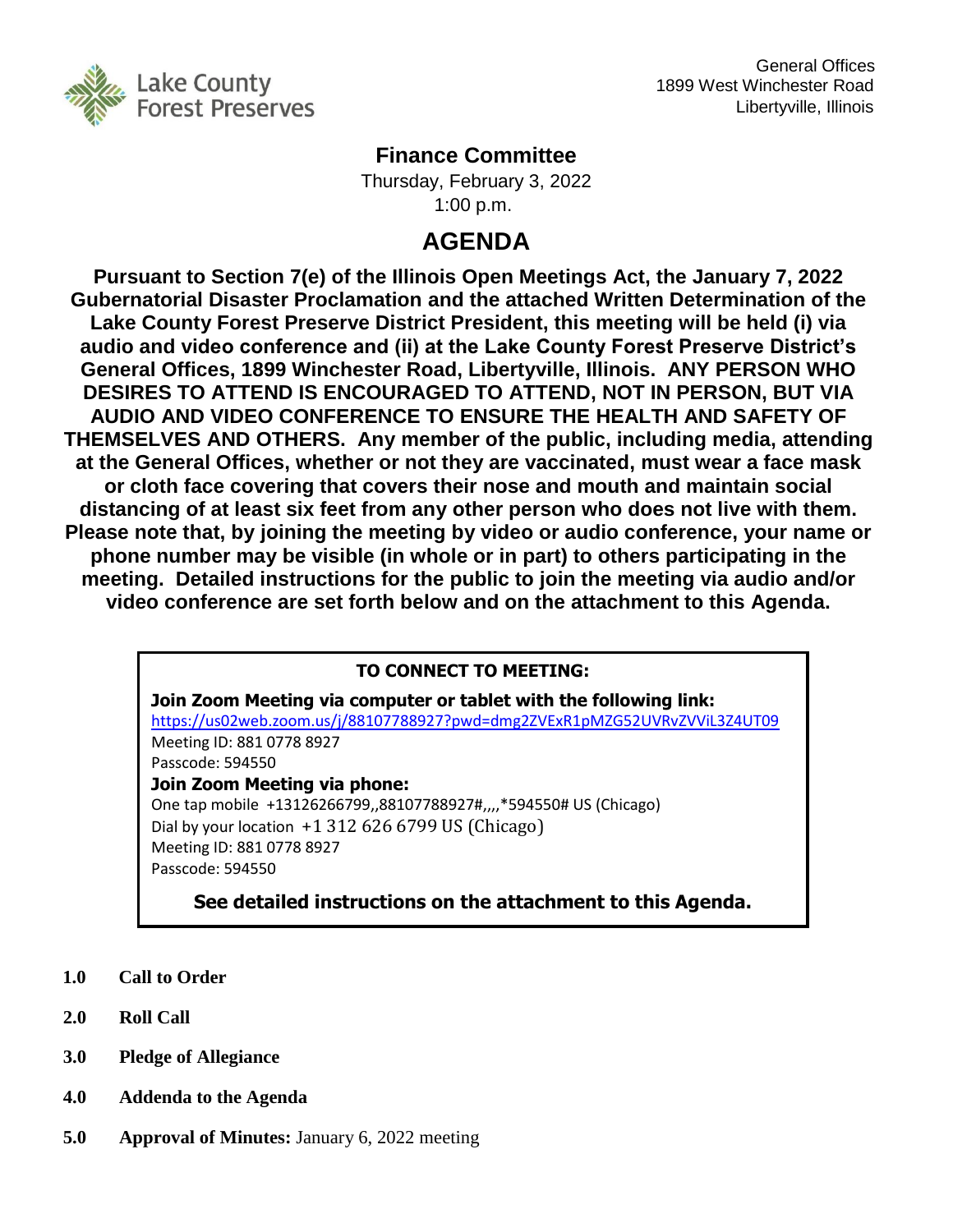- **6.0 Public Comment**
- **7.0 Executive Director's Report**
- **8.0 Correspondence**
- **9.0 Unfinished Business**

#### **10.0 New Business**

- 10.1 Monthly Financial Report
- 10.2 Invoices and Requisitions
- 10.3 Approve Title Reclassification
- 10.4 Recommend approval of a Resolution approving a three-year Contract for Health and [Welfare Plan Nondiscrimination Testing services and Section 125 Plan](http://www.lcfpd.org/assets/1/28/10.4_Resolution_Contract_with_Segal.pdf) Document creation services with The Segal Company, Inc., in the Contract Price of \$48,000.00.
- 10.5 [Recommend approval of an Ordinance adding Personnel Policy 4.11 -](http://www.lcfpd.org/assets/1/28/Policy_4.11_Volunteering_Time_Off.pdf) Employee [Volunteering Time Off t](http://www.lcfpd.org/assets/1/28/Policy_4.11_Volunteering_Time_Off.pdf)o the District's Personnel Policies and Procedures; and approve the Procedures Section of Personnel Policy 4.11.
- 10.6 Recommend approval of [a Resolution approving a CompleteLink Discount Agreement for](http://www.lcfpd.org/assets/1/28/CompleteLink.pdf)  [Telephone Services with AT&T Corp.](http://www.lcfpd.org/assets/1/28/CompleteLink.pdf)
- 10.7 [Recommend approval of an Ordinance approving the assignment and amendment of the](http://www.lcfpd.org/assets/1/28/CBM.pdf) [License Agreement with Catering by Michael's](http://www.lcfpd.org/assets/1/28/CBM.pdf) for Food and Beverage Services at Independence Grove.
- **11.0 Miscellaneous Business**
- **12.0 Closed Session**
- **13.0 Potential Action Following Closed Session**
- **14.0 Adjournment**

The Lake County Forest Preserve District is subject to the requirements of the Americans with Disabilities Act of 1990. Individuals with disabilities who plan to attend this meeting and require certain accommodations in order to allow them to observe and/or participate in this meeting, or who have questions regarding the accessibility of the meeting or the facilities, are required to contact ADA Coordinator, Mary Kann, at (847) 968-3214 promptly to allow the District to make reasonable accommodations for those persons.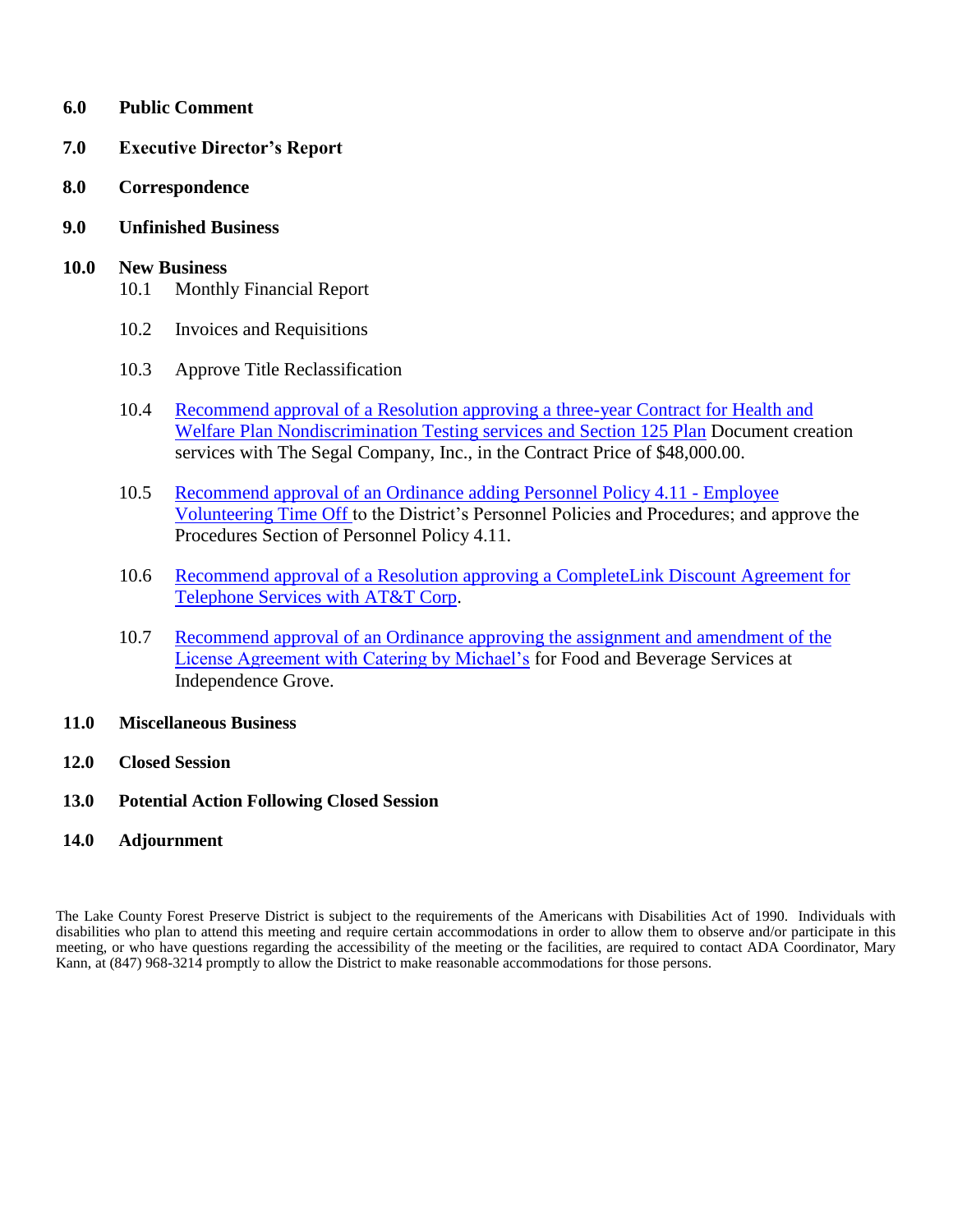

### **DETERMINATION OF NEED FOR MEETINGS OF THE LAKE COUNTY FOREST PRESERVE DISTRICT TO BE HELD BY AUDIO OR VIDEO CONFERENCE**

To: Board of Commissioners Board Secretary Lake County Forest Preserve District

The Governor of the State of Illinois has issued a disaster declaration related to public health concerns because of a disaster as defined in Section 4 of the Illinois Emergency Management Agency Act and all of Lake County is covered by the disaster area. In light of such disaster declaration, pursuant to Section 7(e) of the Open Meetings Act, I hereby determine that:

(i) full in-person meetings of the Lake County Forest Preserve District (the "District") Board of Commissioners (the "Board") and of the Board's committees (the "Committees"), or meetings of the Board and its Committees at the regular meeting location of the Board and its Committees conducted under the other applicable provisions of the Open Meetings Act, are not practical or prudent because of such disaster.

Therefore, during the pendency of the Governor's current declaration of disaster, the meetings of the Board and its Committees will be conducted both (i) by audio or video conference and (ii) at such regular meeting location, which, during the pendency of the Governor's current declaration of disaster, will be 1899 Winchester Road, Libertyville, Illinois, but attendance at such location:

- (a) may be without the physical presence at the regular meeting location of a quorum of the members of the Board and its Committees, and
- (b) must include the presence of at least one of the following: a member of the Board or its Committees, the District's Corporate Counsel, or the District's Executive Director.

Dated as of the  $27<sup>th</sup>$  day of January, 2022

 $\bigcup_{i=1}^n A_i$ 

Angelo D. Kyle, President Lake County Forest Preserve District